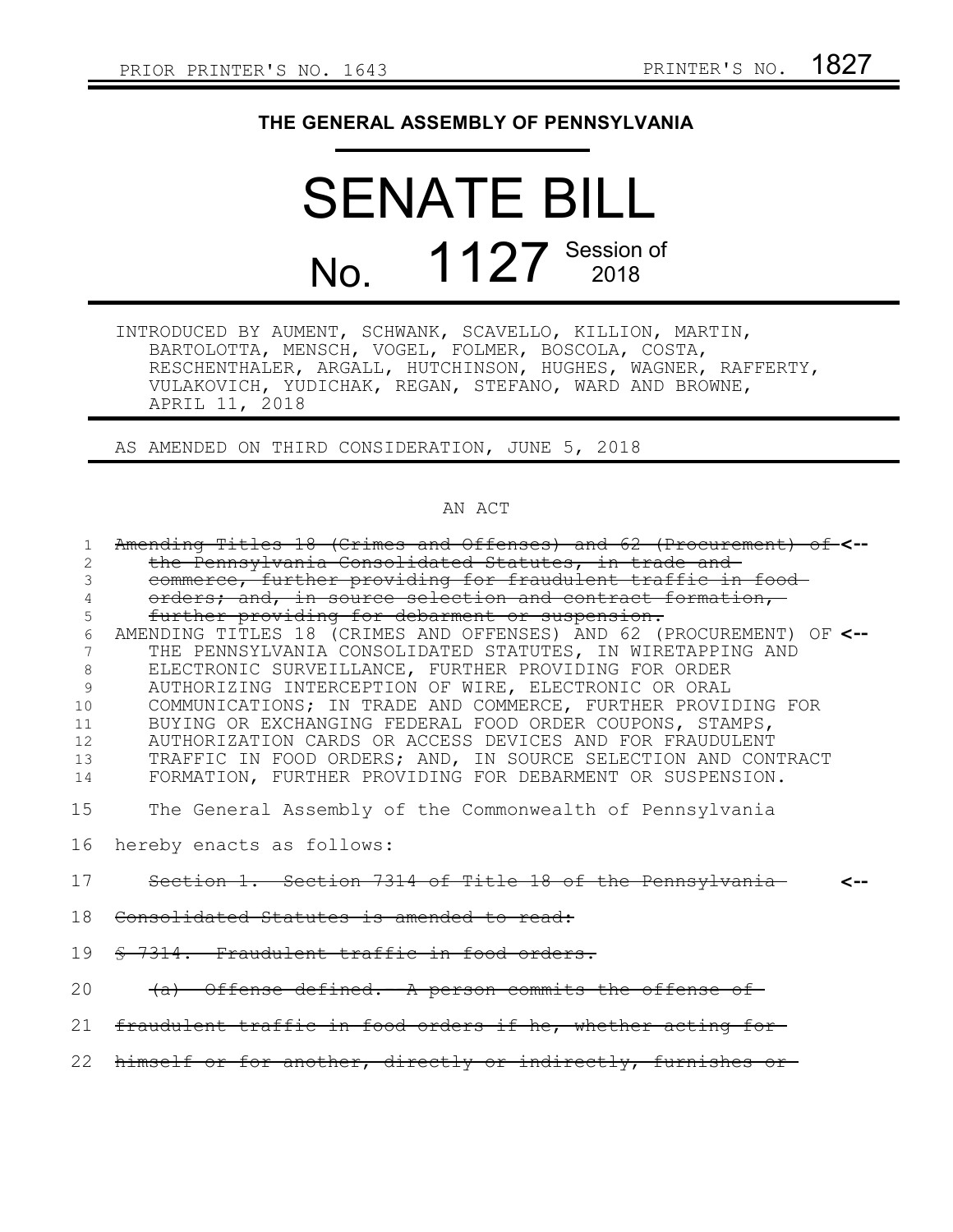| 1  | delivers to any person money, merchandise, or anything other       |
|----|--------------------------------------------------------------------|
| 2  | than food, on or in exchange for a food order, or furnishes or-    |
| 3  | delivers food on or in exchange for a food order to any person,    |
| 4  | other than the original recipient of the order, or in quantities   |
| 5  | or for prices other than those itemized on the food order at the   |
| 6  | time the food is furnished or delivered.                           |
| 7  | $(a.1)$ Grading. $[A]$ person who violates this section commits    |
| 8  | a felony of the third degree if the amount involved is \$1,000 or- |
| 9  | more. If the amount involved is less than \$1,000, the person-     |
| 10 | commits a misdemeanor of the first degree. Amounts involved in-    |
| 11 | fraudulent traffic in food orders committed pursuant to one-       |
| 12 | scheme or course of conduct, whether from the same person or-      |
| 13 | several persons, shall be aggregated in determining the grade of-  |
| 14 | the offense. <sup>1</sup>                                          |
| 15 | (1) A person who violates this section commits:                    |
| 16 | <u>(i) A felony of the second degree if the amount-</u>            |
| 17 | <u>involved is \$2,500 or more.</u>                                |
| 18 | <u>(ii) A felony of the third degree if the amount-</u>            |
| 19 | involved is \$1,000 or more but less that \$2,500.                 |
| 20 | (iii) A misdemeanor of the first degree if the                     |
| 21 | amount involved is less than \$1,000.                              |
| 22 | (2) Amounts involved in fraudulent traffic in food-                |
| 23 | orders committed pursuant to one scheme or course of conduct,      |
| 24 | whether from the same person or several persons, shall be-         |
| 25 | aggregated in determining the grade of the offense.                |
| 26 | (b) Additional penalty. In addition to the penalties               |
| 27 | otherwise prescribed and any restitution ordered, the defendant    |
| 28 | shall also be ordered to pay to the agency which shall have-       |
| 29 | issued such food order, not less than two times but not more       |
| 30 | than three times the [face amount thereof] amount of restitution   |
|    | 20180SB1127PN1827<br>$-2-$                                         |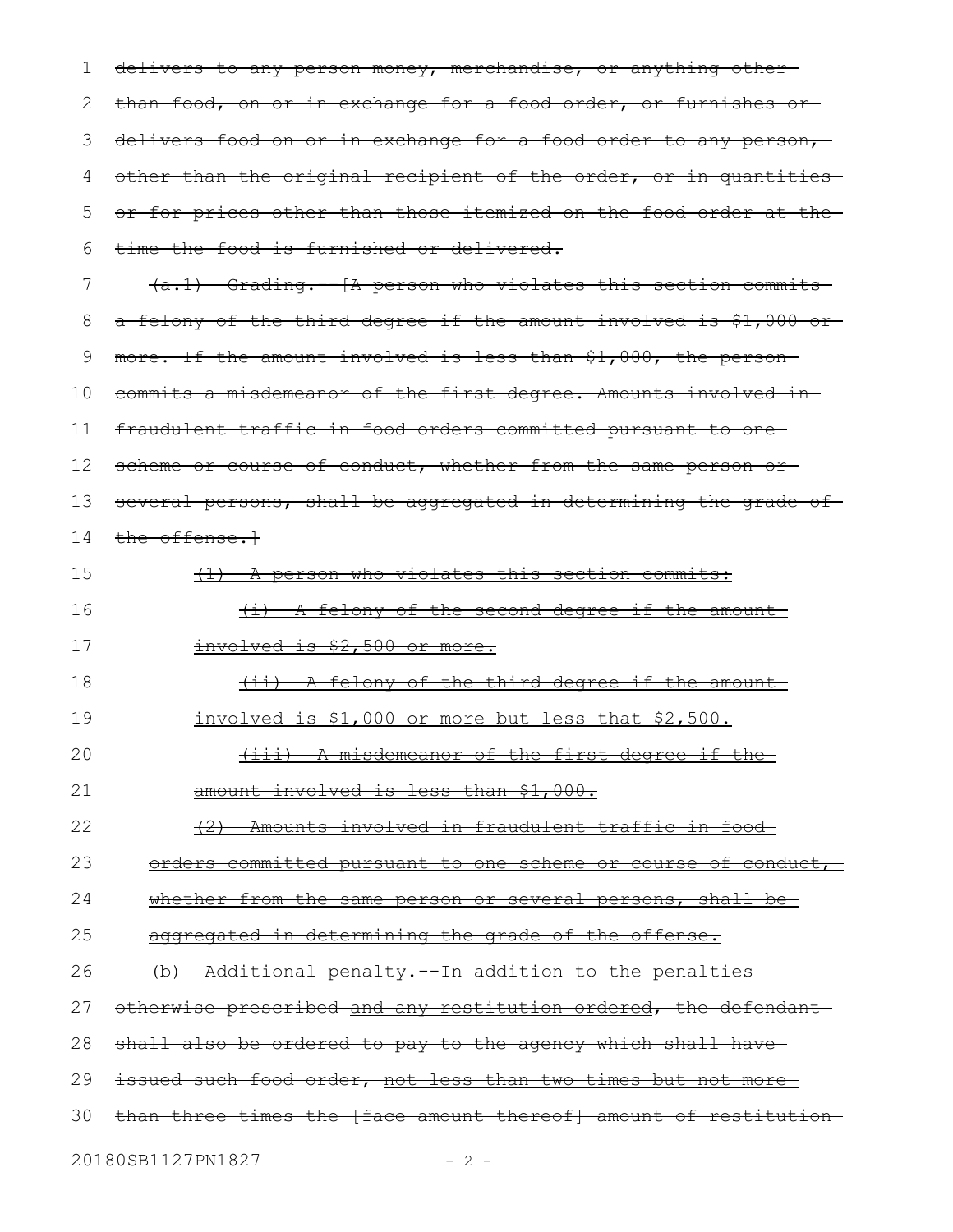1 <u>ordered</u>.

| 2  | (b.1) Referral. If the defendant is commercially licensed           |
|----|---------------------------------------------------------------------|
| З  | by the Commonwealth or one of its political subdivisions, the       |
| 4  | Office of Inspector General may refer a violation of this-          |
| 5  | section to the licensing entity for action by the licensing         |
| 6  | entity as provided under law.                                       |
| 7  | (c) Exception. -- Subsection (a) of this section shall not-         |
| 8  | apply to the negotiation of a food order after food to the full-    |
| 9  | amount of the order shall have been furnished thereon to the-       |
| 10 | original recipient of the order.                                    |
| 11 | (d) Definition. - As used in this section, the term "food-          |
| 12 | order" means any order issued by or under the authority of any      |
| 13 | public relief or assistance agency, authorizing the furnishing      |
| 14 | and delivery of food to any person therein named or described.      |
| 15 | Section 2. Section 531(b) of Title 62 is amended by adding a        |
| 16 | paragraph to read:                                                  |
| 17 | \$ 531. Debarment or suspension.                                    |
| 18 | $+$ $+$ $+$                                                         |
| 19 | (b) Causes for debarment or suspension. The causes for-             |
| 20 | debarment or suspension include:                                    |
| 21 | $* * *$                                                             |
| 22 | (7.1) Violation of 18 Pa.C.S. § 7314 (relating to                   |
| 23 | fraudulent traffic in food orders).                                 |
| 24 | $+$ $+$ $+$                                                         |
| 25 | Section 3. This act shall take effect in 60 days.                   |
| 26 | SECTION 1. SECTIONS 5708(2), 7313 AND 7314 OF TITLE 18 OF $\sim$ -- |
| 27 | THE PENNSYLVANIA CONSOLIDATED STATUTES ARE AMENDED TO READ:         |
| 28 | § 5708. ORDER AUTHORIZING INTERCEPTION OF WIRE, ELECTRONIC OR       |
| 29 | ORAL COMMUNICATIONS.                                                |
| 30 | THE ATTORNEY GENERAL, OR, DURING THE ABSENCE OR INCAPACITY OF       |
|    | 20180SB1127PN1827<br>$-3-$                                          |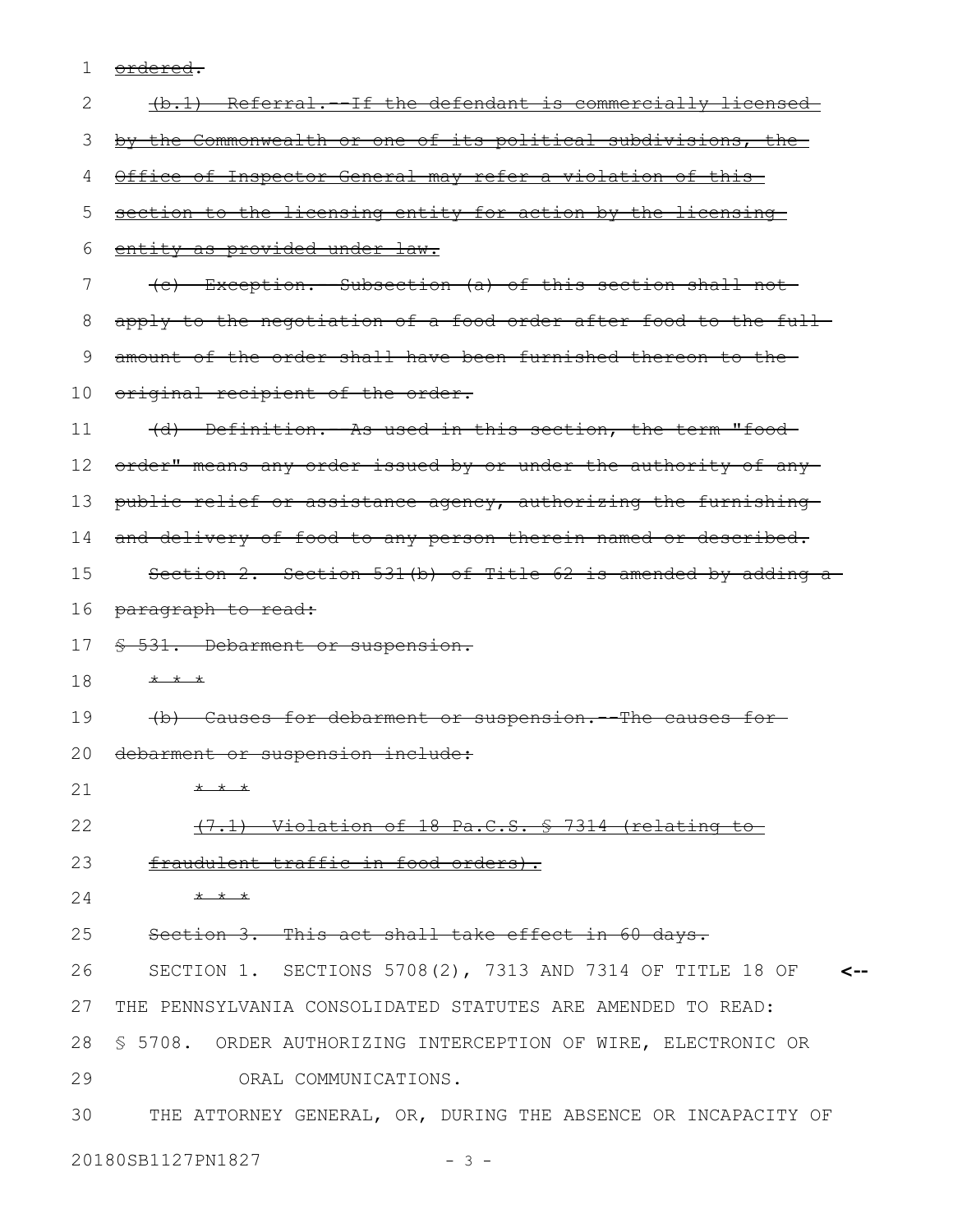THE ATTORNEY GENERAL, A DEPUTY ATTORNEY GENERAL DESIGNATED IN WRITING BY THE ATTORNEY GENERAL, OR THE DISTRICT ATTORNEY OR, DURING THE ABSENCE OR INCAPACITY OF THE DISTRICT ATTORNEY, AN ASSISTANT DISTRICT ATTORNEY DESIGNATED IN WRITING BY THE DISTRICT ATTORNEY OF THE COUNTY WHEREIN THE SUSPECTED CRIMINAL ACTIVITY HAS BEEN, IS OR IS ABOUT TO OCCUR, MAY MAKE WRITTEN APPLICATION TO ANY SUPERIOR COURT JUDGE FOR AN ORDER AUTHORIZING THE INTERCEPTION OF A WIRE, ELECTRONIC OR ORAL COMMUNICATION BY THE INVESTIGATIVE OR LAW ENFORCEMENT OFFICERS OR AGENCY HAVING 10 RESPONSIBILITY FOR AN INVESTIGATION INVOLVING SUSPECTED CRIMINAL ACTIVITIES WHEN SUCH INTERCEPTION MAY PROVIDE EVIDENCE OF THE 12 COMMISSION OF ANY OF THE FOLLOWING OFFENSES, OR MAY PROVIDE EVIDENCE AIDING IN THE APPREHENSION OF THE PERPETRATOR OR PERPETRATORS OF ANY OF THE FOLLOWING OFFENSES: 14 1 2 3 4 5 6 7 8 9 11 13

15

\* \* \*

(2) UNDER THIS TITLE, WHERE SUCH OFFENSE IS DANGEROUS TO LIFE, LIMB OR PROPERTY AND PUNISHABLE BY IMPRISONMENT FOR MORE THAN ONE YEAR: 16 17 18

SECTION 910 (RELATING TO MANUFACTURE, DISTRIBUTION OR POSSESSION OF DEVICES FOR THEFT OF TELECOMMUNICATIONS SERVICES) 19 20 21

SECTION 2709(A)(4), (5), (6) OR (7) (RELATING TO HARASSMENT) 22 23

SECTION 3925 (RELATING TO RECEIVING STOLEN PROPERTY) SECTION 3926 (RELATING TO THEFT OF SERVICES) SECTION 3927 (RELATING TO THEFT BY FAILURE TO MAKE REQUIRED DISPOSITION OF FUNDS RECEIVED) 24 25 26 27

SECTION 3933 (RELATING TO UNLAWFUL USE OF COMPUTER) SECTION 4108 (RELATING TO COMMERCIAL BRIBERY AND BREACH OF DUTY TO ACT DISINTERESTEDLY) 28 29 30

20180SB1127PN1827 - 4 -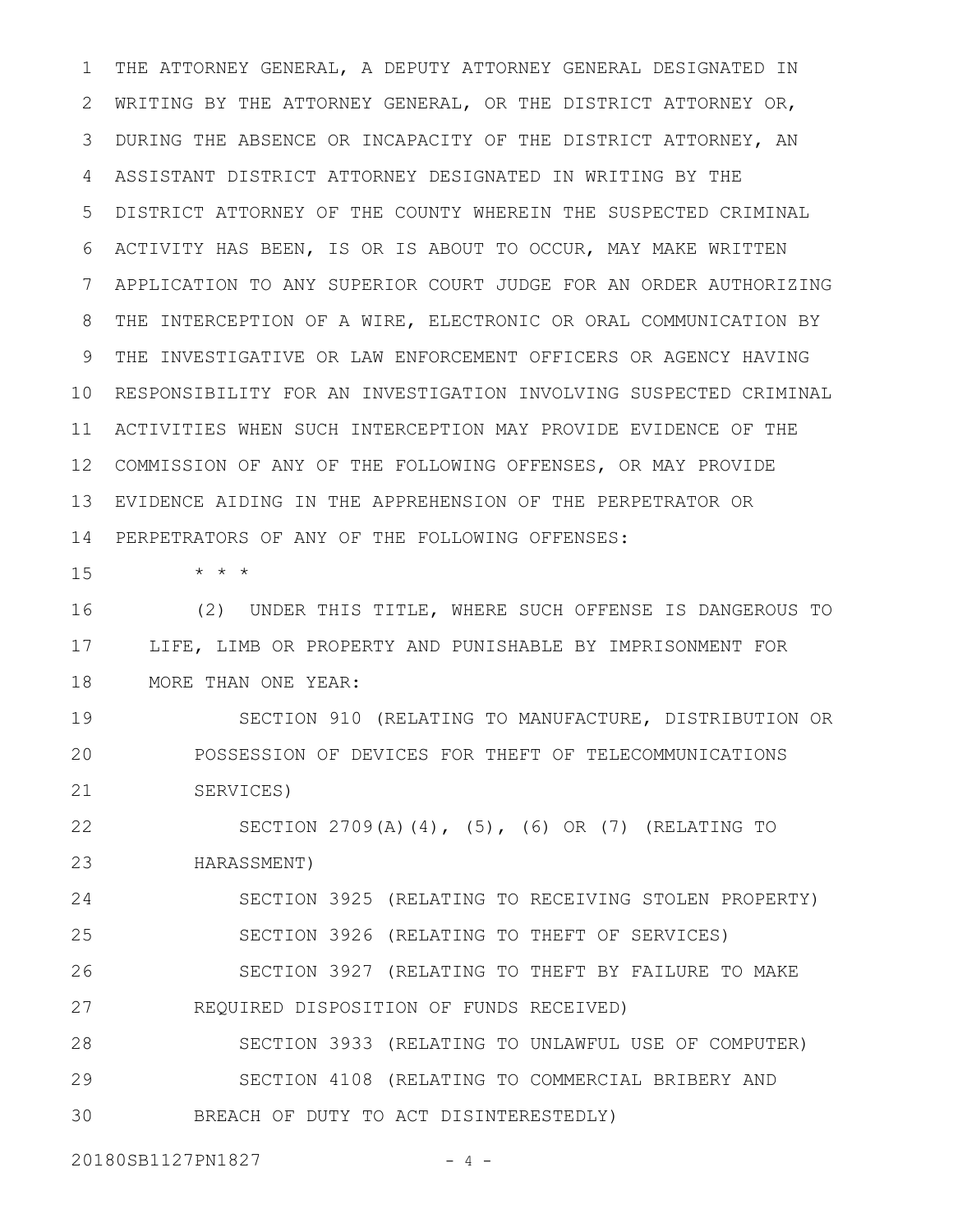SECTION 4109 (RELATING TO RIGGING PUBLICLY EXHIBITED CONTEST) SECTION 4117 (RELATING TO INSURANCE FRAUD) SECTION 4305 (RELATING TO DEALING IN INFANT CHILDREN) SECTION 4902 (RELATING TO PERJURY) SECTION 4909 (RELATING TO WITNESS OR INFORMANT TAKING BRIBE) SECTION 4911 (RELATING TO TAMPERING WITH PUBLIC RECORDS OR INFORMATION) SECTION 4952 (RELATING TO INTIMIDATION OF WITNESSES OR VICTIMS) SECTION 4953 (RELATING TO RETALIATION AGAINST WITNESS OR VICTIM) SECTION 5101 (RELATING TO OBSTRUCTING ADMINISTRATION OF LAW OR OTHER GOVERNMENTAL FUNCTION) SECTION 5111 (RELATING TO DEALING IN PROCEEDS OF UNLAWFUL ACTIVITIES) SECTION 5121 (RELATING TO ESCAPE) SECTION 5902 (RELATING TO PROSTITUTION AND RELATED OFFENSES) SECTION 5903 (RELATING TO OBSCENE AND OTHER SEXUAL MATERIALS AND PERFORMANCES) SECTION 7313 (RELATING TO BUYING OR EXCHANGING FEDERAL [FOOD ORDER] SUPPLEMENTAL NUTRITION ASSISTANCE PROGRAM (SNAP) BENEFIT COUPONS, STAMPS, AUTHORIZATION CARDS OR ACCESS DEVICES) \* \* \* 28 S 7313. BUYING OR EXCHANGING FEDERAL [FOOD ORDER] SUPPLEMENTAL NUTRITION ASSISTANCE PROGRAM (SNAP) BENEFIT COUPONS, STAMPS, AUTHORIZATION CARDS OR ACCESS DEVICES. 1 2 3 4 5 6 7 8 9 10 11 12 13 14 15 16 17 18 19 20 21 22 23 24 25 26 27 29 30

20180SB1127PN1827 - 5 -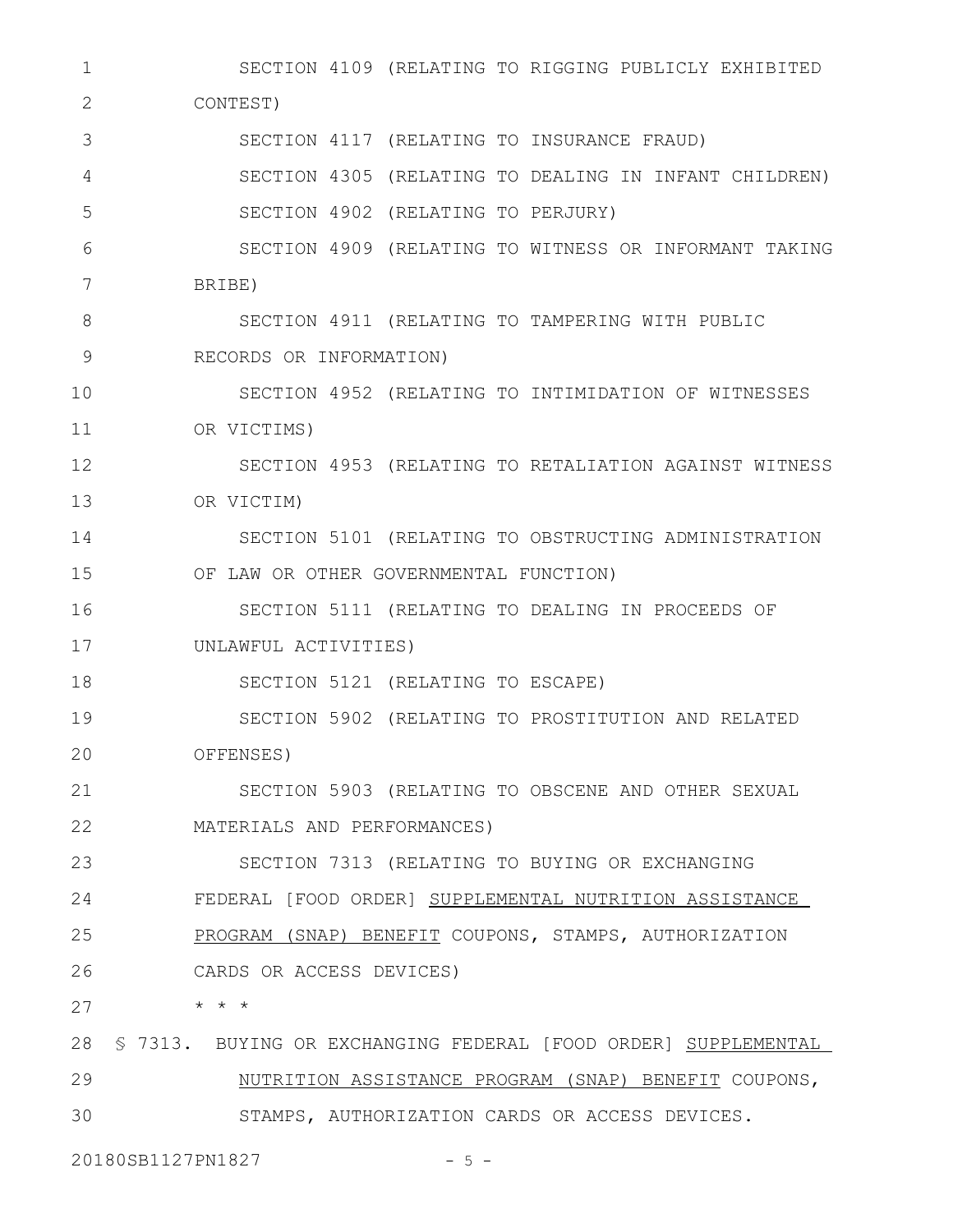(A) OFFENSE DEFINED.--A PERSON COMMITS THE OFFENSE OF BUYING OR EXCHANGING FEDERAL [FOOD ORDER] SNAP BENEFIT COUPONS, STAMPS, AUTHORIZATION CARDS OR ACCESS DEVICES IF HE, NOT BEING AUTHORIZED TO DO SO BY THE UNITED STATES DEPARTMENT OF AGRICULTURE, BUYS OR EXCHANGES FEDERAL [FOOD ORDER] SNAP BENEFIT COUPONS, STAMPS, AUTHORIZATION CARDS OR ACCESS DEVICES FOR CURRENCY, OR IF HE ACCEPTS OR CAUSES TO BE ACCEPTED FEDERAL [FOOD ORDER] SNAP BENEFIT COUPONS, STAMPS, AUTHORIZATION CARDS OR ACCESS DEVICES IN EXCHANGE FOR ANY MERCHANDISE OR ARTICLE EXCEPT FOOD, AS DEFINED BY THE UNITED STATES DEPARTMENT OF AGRICULTURE, OR FEDERAL [FOOD ORDER] SNAP BENEFIT COUPONS, STAMPS, AUTHORIZATION CARDS OR ACCESS DEVICES IN EXCHANGE FOR MERCHANDISE OR ARTICLES, NOT DEFINED BY THE UNITED STATES DEPARTMENT OF AGRICULTURE TO BE SURPLUS FOODS. 1 2 3 4 5 6 7 8 9 10 11 12 13 14

(B) GRADING.--A PERSON WHO VIOLATES THIS SECTION COMMITS A FELONY OF THE THIRD DEGREE IF THE AMOUNT INVOLVED IS \$1,000 OR MORE. IF THE AMOUNT INVOLVED IS LESS THAN \$1,000, THE PERSON COMMITS A MISDEMEANOR OF THE FIRST DEGREE. AMOUNTS INVOLVED IN 19 BUYING OR EXCHANGING FEDERAL [FOOD ORDER] SNAP BENEFIT COUPONS, STAMPS, AUTHORIZATION CARDS OR ACCESS DEVICES COMMITTED PURSUANT TO ONE SCHEME OR COURSE OF CONDUCT, WHETHER FROM THE SAME PERSON OR SEVERAL PERSONS, SHALL BE AGGREGATED IN DETERMINING THE GRADE OF THE OFFENSE. 15 16 17 18 20 21 22 23

(C) DEFINITIONS.--AS USED IN THIS SECTION, THE FOLLOWING WORDS AND PHRASES SHALL HAVE THE MEANINGS GIVEN TO THEM IN THIS SUBSECTION: 24 25 26

"ACCESS DEVICE." THE PENNSYLVANIA ACCESS CARD OR ELECTRONIC 28 BENEFIT TRANSFER CARD. 27

"AUTHORIZATION CARD." THE PAPER AUTHORIZATION TO PARTICIPATE THAT A PERSON SIGNS AND THEN EXCHANGES FOR THE DESIGNATED AMOUNT 3020180SB1127PN1827 - 6 -29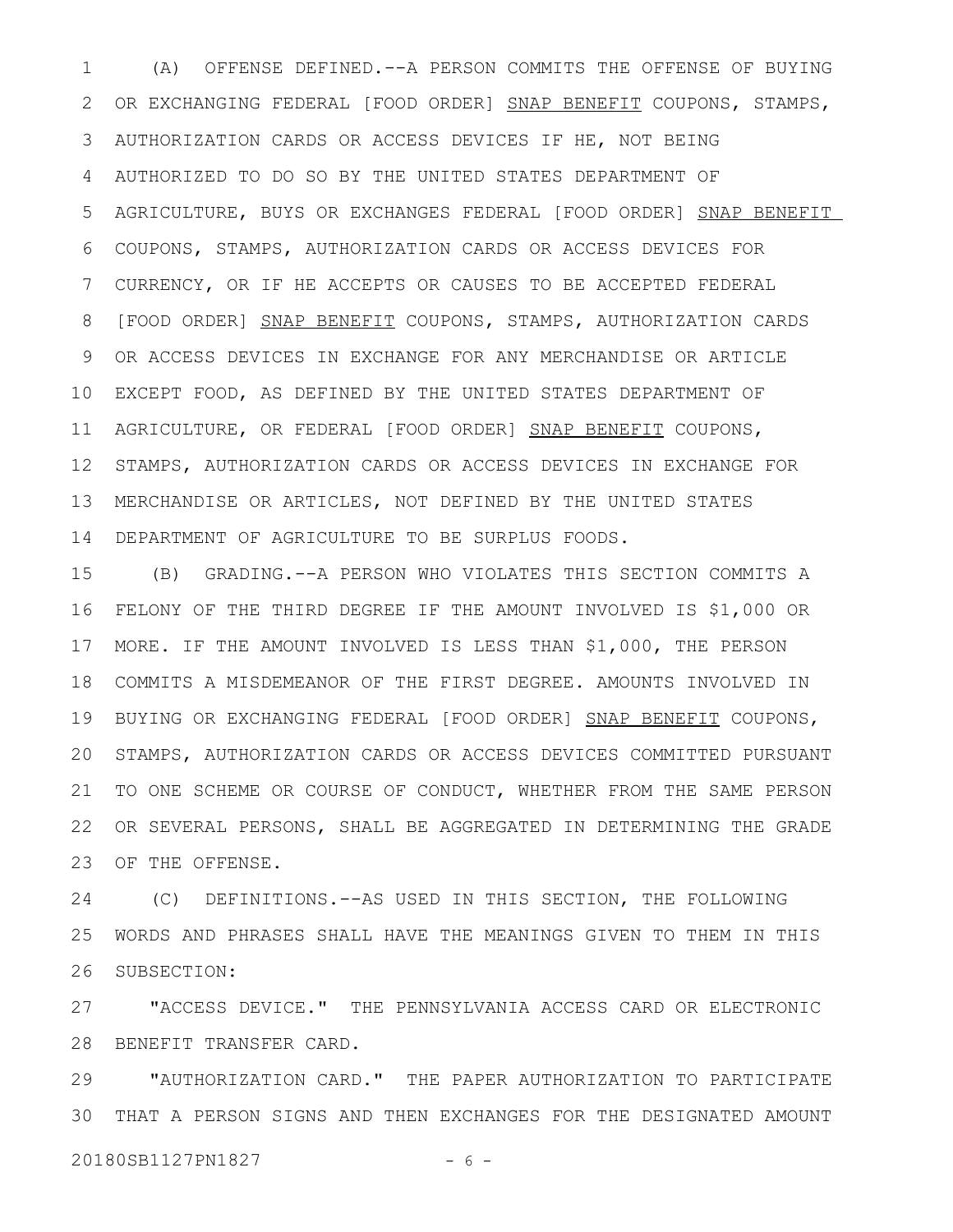OF FOOD COUPONS AT A BANK. 1

"SNAP BENEFIT." THE VALUE OF SUPPLEMENTAL NUTRITION ASSISTANCE PROVIDED TO A HOUSEHOLD FOR THE PURCHASE OF ELIGIBLE FOODS AS DEFINED IN 7 CFR 271.2 (RELATING TO DEFINITIONS). § 7314. FRAUDULENT TRAFFIC IN [FOOD ORDERS] SUPPLEMENTAL NUTRITION ASSISTANCE PROGRAM (SNAP) BENEFITS. (A) OFFENSE DEFINED.--A PERSON COMMITS THE OFFENSE OF FRAUDULENT TRAFFIC IN [FOOD ORDERS] SNAP BENEFITS IF HE, WHETHER ACTING FOR HIMSELF OR FOR ANOTHER, DIRECTLY OR INDIRECTLY, FURNISHES OR DELIVERS TO ANY PERSON MONEY, MERCHANDISE, OR ANYTHING OTHER THAN FOOD, ON OR IN EXCHANGE FOR A [FOOD ORDER] SNAP BENEFIT, OR FURNISHES OR DELIVERS FOOD ON OR IN EXCHANGE FOR A [FOOD ORDER] SNAP BENEFIT TO ANY PERSON, OTHER THAN THE ORIGINAL RECIPIENT OF THE [ORDER] SNAP BENEFIT, OR IN QUANTITIES OR FOR PRICES OTHER THAN THOSE ITEMIZED ON THE [FOOD ORDER] SNAP BENEFIT AT THE TIME THE FOOD IS FURNISHED OR DELIVERED. (A.1) GRADING.--[A PERSON WHO VIOLATES THIS SECTION COMMITS A FELONY OF THE THIRD DEGREE IF THE AMOUNT INVOLVED IS \$1,000 OR MORE. IF THE AMOUNT INVOLVED IS LESS THAN \$1,000, THE PERSON COMMITS A MISDEMEANOR OF THE FIRST DEGREE. AMOUNTS INVOLVED IN FRAUDULENT TRAFFIC IN FOOD ORDERS COMMITTED PURSUANT TO ONE 22 SCHEME OR COURSE OF CONDUCT, WHETHER FROM THE SAME PERSON OR SEVERAL PERSONS, SHALL BE AGGREGATED IN DETERMINING THE GRADE OF THE OFFENSE.] (1) A PERSON WHO VIOLATES THIS SECTION COMMITS: (I) A FELONY OF THE SECOND DEGREE IF THE AMOUNT INVOLVED IS \$2,500 OR MORE. 2 3 4 5 6 7 8 9 10 11 12 13 14 15 16 17 18 19 20 21 23 24 25 26 27

(II) A FELONY OF THE THIRD DEGREE IF THE AMOUNT INVOLVED IS \$1,000 OR MORE, BUT LESS THAT \$2,500. 28 29

(III) A MISDEMEANOR OF THE FIRST DEGREE IF THE 30

20180SB1127PN1827 - 7 -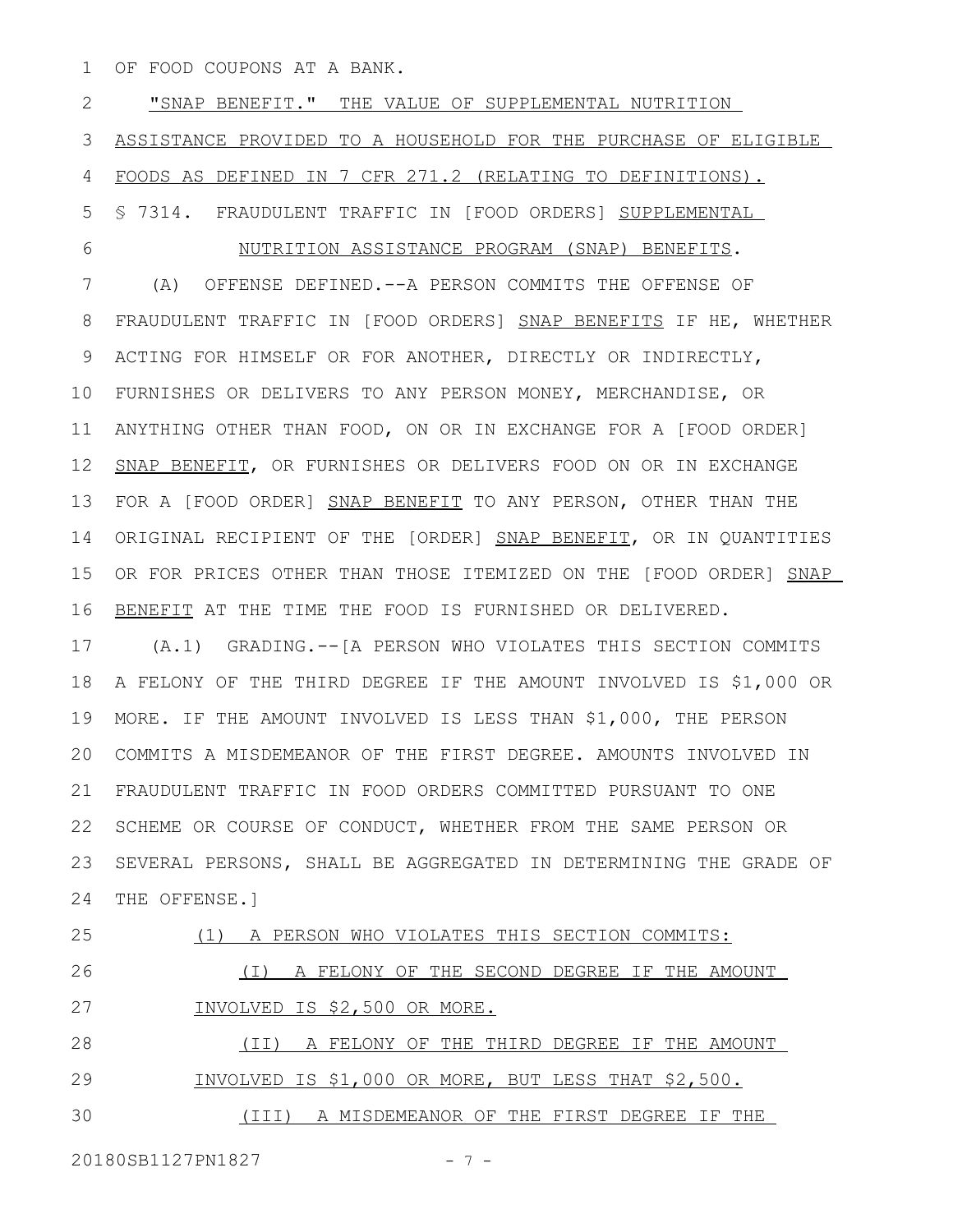AMOUNT INVOLVED IS LESS THAN \$1,000. (2) AMOUNTS INVOLVED IN FRAUDULENT TRAFFIC IN SNAP BENEFITS COMMITTED PURSUANT TO ONE SCHEME OR COURSE OF CONDUCT, WHETHER FROM THE SAME PERSON OR SEVERAL PERSONS, SHALL BE AGGREGATED IN DETERMINING THE GRADE OF THE OFFENSE. (B) ADDITIONAL PENALTY.--IN ADDITION TO THE PENALTIES OTHERWISE PRESCRIBED AND ANY RESTITUTION ORDERED, THE DEFENDANT SHALL ALSO BE ORDERED TO PAY TO THE AGENCY WHICH SHALL HAVE ISSUED SUCH [FOOD ORDER,] SNAP BENEFIT, NOT LESS THAN TWO TIMES, BUT NOT MORE THAN THREE TIMES THE [FACE AMOUNT THEREOF.] AMOUNT OF RESTITUTION ORDERED. (B.1) REFERRAL.--IF THE DEFENDANT IS COMMERCIALLY LICENSED BY THE COMMONWEALTH OR ONE OF ITS POLITICAL SUBDIVISIONS, THE OFFICE OF STATE INSPECTOR GENERAL MAY REFER A VIOLATION OF THIS SECTION TO THE LICENSING ENTITY FOR ACTION BY THE LICENSING ENTITY AS PROVIDED UNDER LAW. 1 2 3 4 5 6 7 8 9 10 11 12 13 14 15 16

(C) EXCEPTION.--SUBSECTION (A) OF THIS SECTION SHALL NOT APPLY TO THE NEGOTIATION OF A [FOOD ORDER] SNAP BENEFIT AFTER FOOD TO THE FULL AMOUNT OF THE [ORDER] SNAP BENEFIT SHALL HAVE BEEN FURNISHED THEREON TO THE ORIGINAL RECIPIENT OF THE [ORDER] 20 SNAP BENEFIT. 17 18 19 21

(D) DEFINITION.--AS USED IN THIS SECTION, THE TERM ["FOOD ORDER"] "SNAP BENEFIT" MEANS [ANY ORDER ISSUED BY OR UNDER THE AUTHORITY OF ANY PUBLIC RELIEF OR ASSISTANCE AGENCY, AUTHORIZING THE FURNISHING AND DELIVERY OF FOOD TO ANY PERSON THEREIN NAMED OR DESCRIBED.] THE VALUE OF SUPPLEMENTAL NUTRITION ASSISTANCE PROVIDED TO A HOUSEHOLD FOR THE PURCHASE OF ELIGIBLE FOOD AS 28 DEFINED IN 7 CFR 271.2 (RELATING TO DEFINITIONS). 22 23 24 25 26 27

SECTION 2. SECTION 531(B) OF TITLE 62 IS AMENDED BY ADDING A PARAGRAPH TO READ: 3029

20180SB1127PN1827 - 8 -